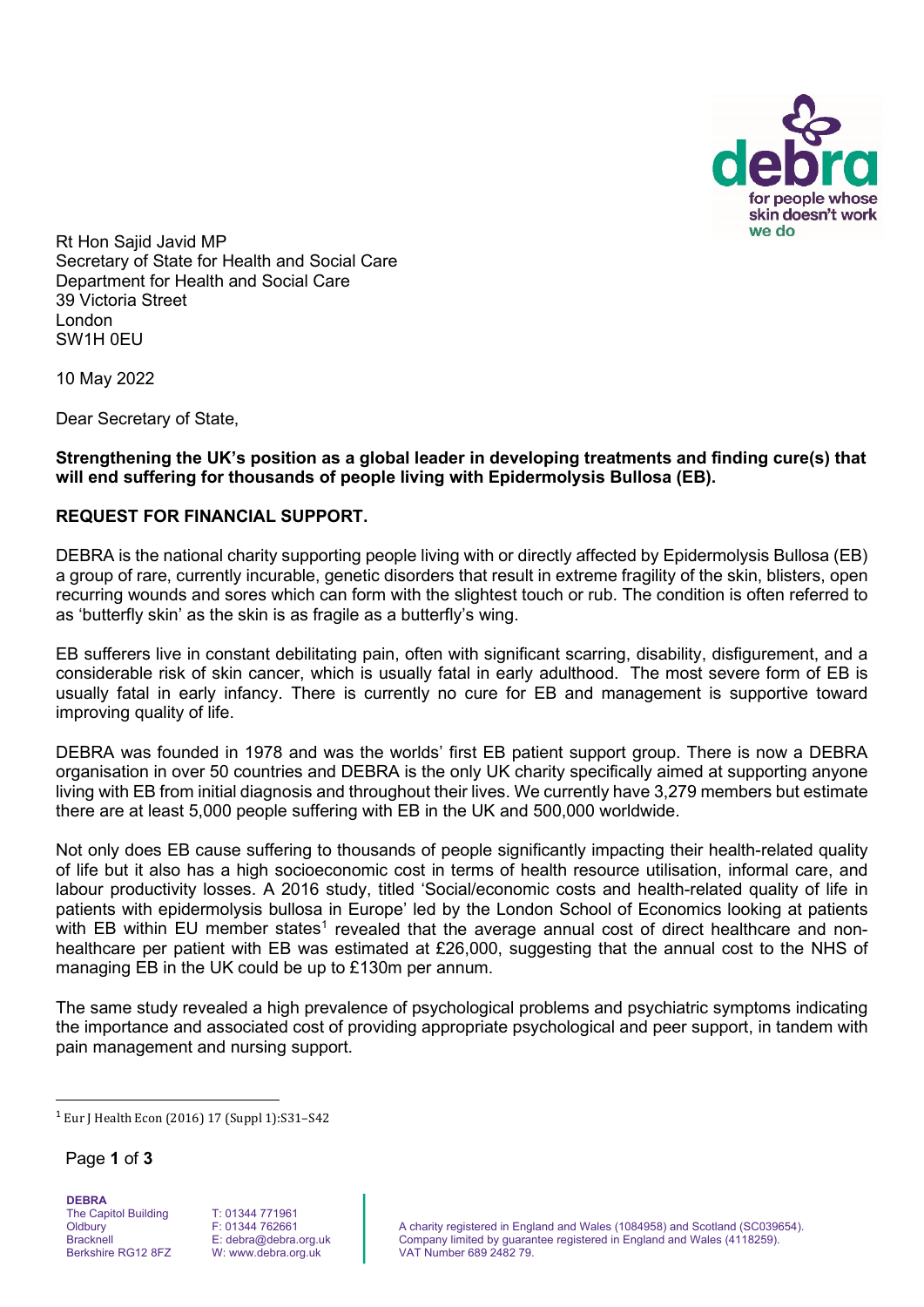# **Our activities and impact:**

- DEBRA works in partnership with the NHS to deliver an enhanced healthcare service for people suffering with EB.
- DEBRA funds pioneering research and work with researchers at the best institutions in the UK and globally to improve treatments and toward finding cures for all types of EB.
- DEBRA has invested over £20 million to support 134 research projects and 107 researchers at 52 research sites across 12 countries over the last 20 years.
- DEBRA collaborates internationally with our network of DEBRA groups and organised *EB 2020*, the first EB world congress, which brought together experts in the field of EB research, clinicians, patients, support groups and over 20 biotechnology companies to share state-of-the-art knowledge and best practice on EB.

Through our international approach we have been responsible for establishing much of what is known about EB, all with a focus on management strategies, treatments, and cures. We continue to mobilise the EB community and build strong partnerships to deliver for people living with EB, driven by our pursuit of impact and patient outputs.

### **Our vision**

Our vision is a world where no one suffers with EB. We have a path to make our vision a reality but to achieve this we need Government support.

### **How we will end suffering from EB**

Drug repurposing presents a clear, achievable path to end suffering and improve quality of life for people living with EB.

As could be seen in the fight against COVID-19 where Tocilizumab, a drug originally developed to treat arthritis, was repurposed to provide an effective treatment for hospitalised patients.

Repurposing drugs already approved by the MHRA and NICE offers the potential to release a rich source of safe, effective and potentially life changing treatments for EB patients at a much lower cost than traditional drug discovery and in a much shorter timeframe.

Research has shown that EB is an inflammatory condition like Psoriasis and Atopic Dermatitis (severe eczema) which are treated with anti-inflammatory drugs (biologics) and initial work has shown us that treating EB patients with some of these psoriasis and eczema drugs can significantly improve their blistering and patients' quality of life.

DEBRA have already identified candidate anti-inflammatory drugs for re-purposing which we think could be successful in slowing, stopping, or reversing the progression of EB and we have committed to raise £10 million by 2026 to find treatments to improve the quality of life of EB patients.

# **We seek Government help – of £10m in matched funding to accelerate drug repurposing**

**With your support and commitment to match fund our overall £10m fundraising target, we can accelerate our clinical trial programme and commit to testing up to 20 drugs, which will greatly increase the potential to offer treatment and provide hope to thousands of EB sufferers in the UK and around the world.**

Page **2** of **3**

**DEBRA** The Capitol Building **Oldbury Bracknell** Berkshire RG12 8FZ